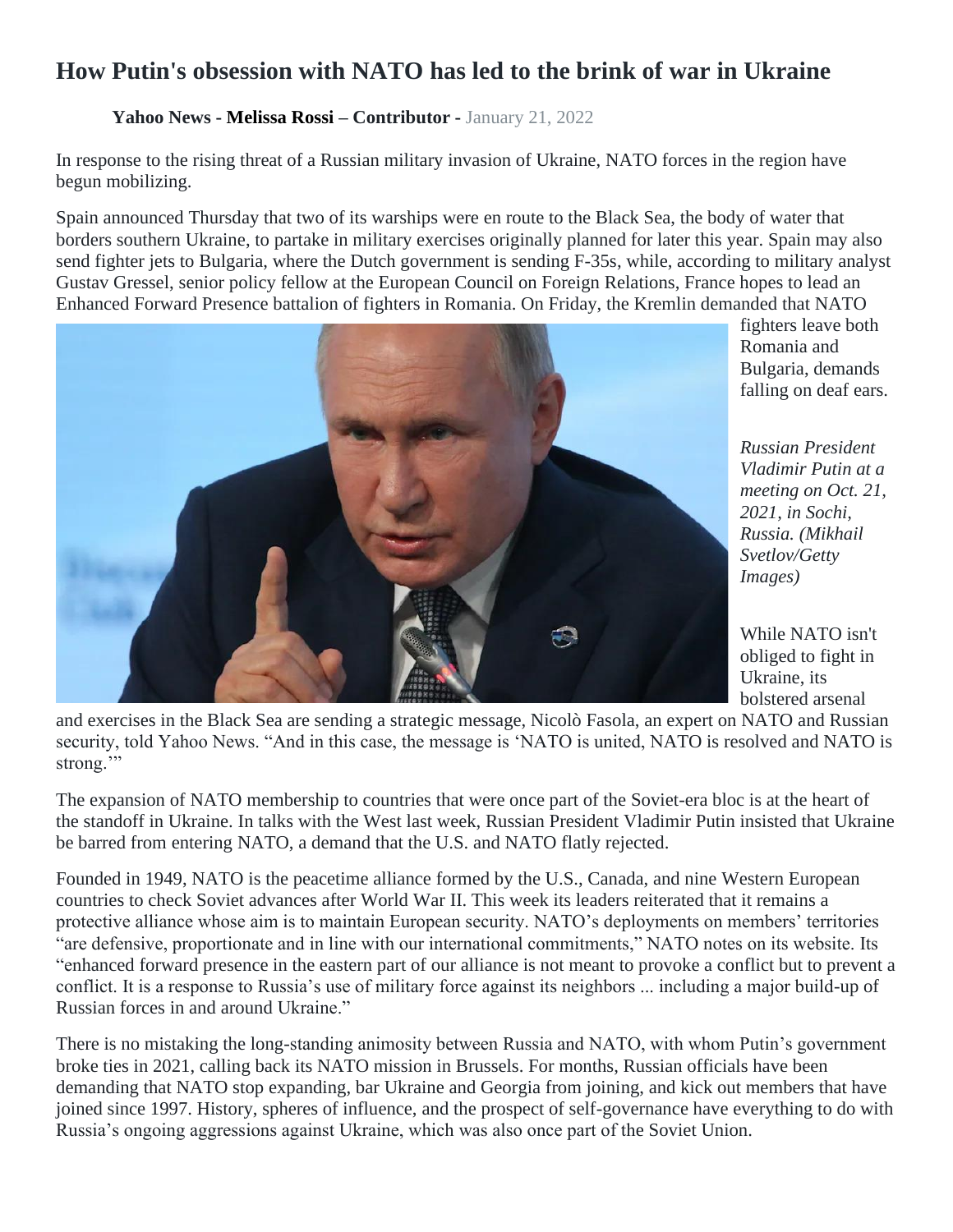

## "What contemporary Russia wants to do is to ascend again to the recognized rank of great world power," said Fasola. And Ukraine, with its aspirations to join NATO and the European Union, threatens that.

"Putin's beef with NATO is real," Evelyn Farkas, former U.S. deputy assistant secretary of defense for

Russia, Ukraine and Eurasia, told Yahoo News. "He wants a sphere of influence, and he wants to ensure that there are no democratic powers tempting the countries that he believes should be in Russia's sphere of influence to join NATO or the European Union."

To comprehend what is currently playing out in Ukraine and Eastern Europe requires looking back to the formation of the Soviet Union, a grand socialistic experiment, almost a century ago, in December 1922. With Russia as its command center, the USSR initially included Ukraine, Belorussia (now Belarus) and what today are Georgia, Azerbaijan and Armenia. Over the decades, it encompassed 15 different republics, some of them forced into Russia's bear hug, most notably the Baltic countries — Lithuania, Latvia and Estonia.

After World War II, Soviet expansion continued to Eastern and Central Europe, creating Soviet satellites that, while not officially part of the Soviet Union, were deeply influenced by Moscow and were obliged to join the Soviet military alliance, the Warsaw Pact, which famously stomped out a revolution in Hungary in 1956 and a move toward liberalization in Czechoslovakia in 1968. These Soviet satellite countries included Poland, the former Czechoslovakia (now the Czech Republic and Slovakia), Hungary and East Germany, which reunited with West Germany in 1990, with the crumbling of the Berlin Wall.

With the fall of the Soviet Union, which Putin in 2005 described as "a genuine tragedy" for Russia and "the greatest geopolitical catastrophe of the century," many of these former republics and Soviet satellites looked westward. In 2005, many joined the European Union, and between 1999 and 2004, nine of them joined NATO out of fear that Russia would reach out and grab them again. The attraction was NATO's Article 5, stating that an attack on one member would be regarded as an attack on all.

Russia has been complaining about the military alliance, whose members now number 30, pretty much ever since, all the more since NATO defensive troops and military installations are positioned at, or near, its borders in five of those countries. Poland and Romania in particular have Aegis Ashore weapons systems, which Russia fears could be converted to launch nuclear missiles. (Four countries in Europe are sites of NATO's nuclear weapons: the United Kingdom, France, Germany and Italy, with only Germany and Italy capable of reaching Russia, said Fasola.)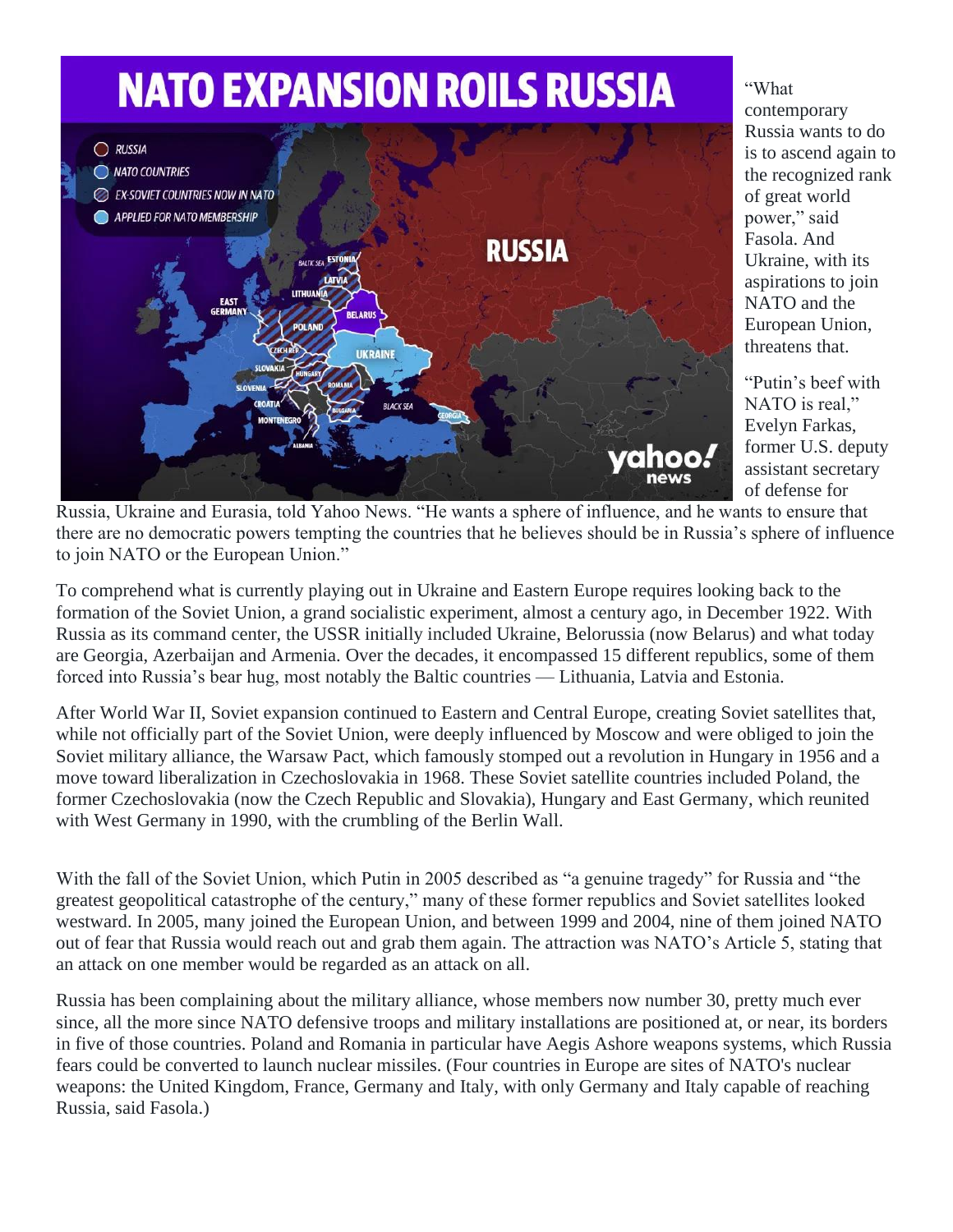One of Russia's demands of NATO is that it retract memberships for countries that have joined since 1997, which Fasola explained means the former Soviet republics and satellite countries. "All those countries that Russia is implicitly referring to by setting a date of 1997 are the countries that were formerly members of the Warsaw Pact, and that entered NATO in the 1990s," Fasola said.

Russia does not want to see NATO expand to include the former Soviet republic of Georgia, and particularly Ukraine, once the cultural jewel of the Soviet Union. Last year Putin published a discourse laying out his view that Russia and Ukraine are Slav brothers, bonded by history and language. Most Ukrainians, however, don't feel the same.



*A man wields a pickax to participate in the destruction of the Berlin Wall.* 

In a December 2021 [poll](http://neweurope.org.ua/wp-content/uploads/2021/12/Diplomatia2022_eng_web.pdf) commissioned by the New Europe Center, a foreign policy think tank in Kyiv, the majority, 61 percent, want to join the European Union, while 53 percent want to join NATO. In 2014 when then-President Viktor Yanukovych, backed by Moscow, instead blocked their application to EU membership, saying they should instead set their gaze back to the East, Ukrainians rose up in the streets and tossed him out. That was the year that Russia annexed Ukraine's Crimean Peninsula, occupying it ever since. Russia also kicked up a proxy war in Ukraine's east, arming and backing Russian rebels there, in a showdown that has killed 14,000 Ukrainians.

What Putin is apparently trying to do, analysts say, is to re-create Russia's sphere of influence among the former Soviet republics and satellite states, and to drive a spike between Eastern and Western Europe. And what is motivating him, experts say, is a desire to see fledgling democracies such as Ukraine's fail.

"Putin wants to ensure the survival of his regime of autocratic political order and the kleptocratic economic system," said Farkas. "He regards what is happening over the border in Ukraine as a threat to his system, because if democracy takes off in Ukraine, if it functions there, the Russian people will see that and they will view it as an alternative" to the increasingly oppressive government in Russia. "He has likely been made more paranoid, by [recent uprisings] in Belarus, and more recently in Kazakhstan" — both of which Russian forces helped subdue. "All of that," she said, "has heightened his interest in eliminating the threat posed by Ukraine and democracy in Ukraine."